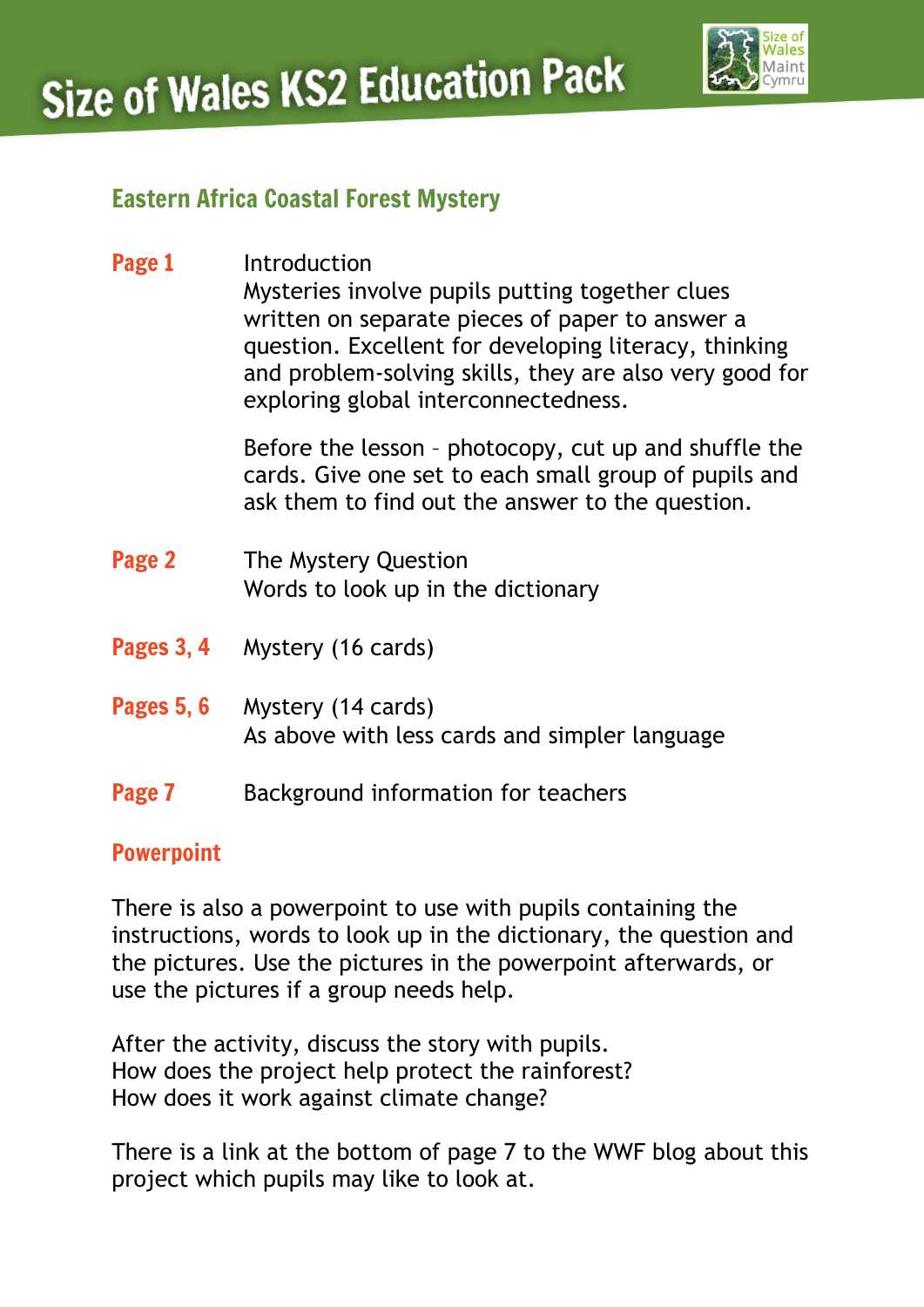

|  |  | In your groups you will be given a set of cards. |  |  |  |  |  |
|--|--|--------------------------------------------------|--|--|--|--|--|
|--|--|--------------------------------------------------|--|--|--|--|--|

They make a story about a village in Kenya.

Put them in the right order to answer the question.

Question: Why are the children in Fihoni village getting better marks in school?

Look these words up in the dictionary to help you

| Sustainable           |  |
|-----------------------|--|
| <b>Fuel Efficient</b> |  |
| Contribute            |  |
| Poverty               |  |
| Kerosene              |  |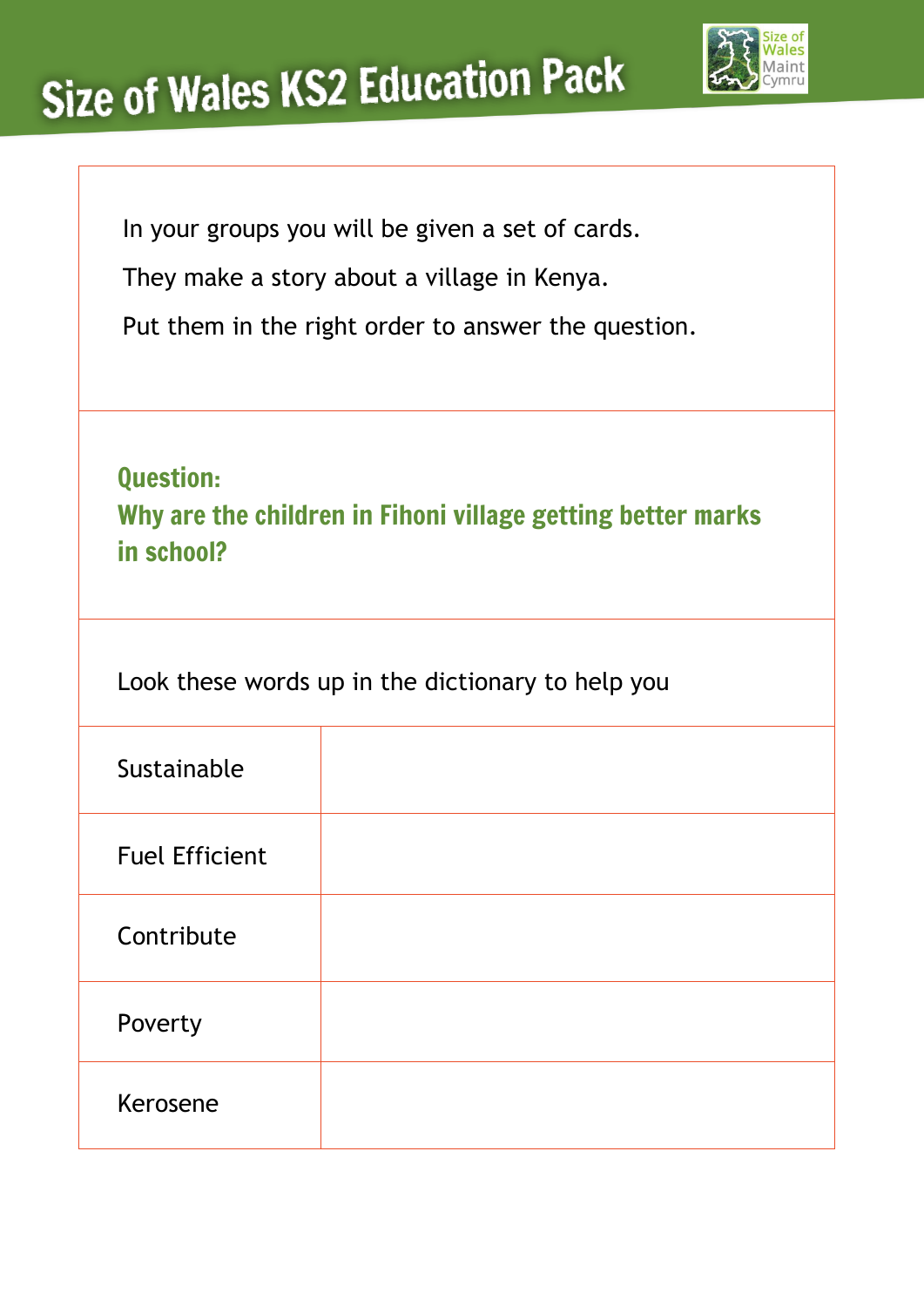

#### Version 1

Why are the children in Fihoni village getting better marks in school?

Fihoni village is near the Gogoni forest in Kenya

A project called 'Clean Energy Villages' has come to Fihoni. It provides more than 400 families with clean, sustainable energy.

Some of the money for the project comes from Size of Wales, a rainforest charity in Cardiff, and WWF.

In villages in the area, over 85% of the families used to use firewood for cooking and oil called kerosene for lighting.

The stoves for cooking used a lot of wood that was cut from the forests. This led to the loss of trees and habitats for the wildlife.

Using inefficient stoves also meant that girls had to spend about an hour a day gathering wood from the forest after school.

Kerosene lamps are not very bright so people could not see very well, and the smoke made their eyes red and itchy.

Kerosene is expensive and is hard for people to afford.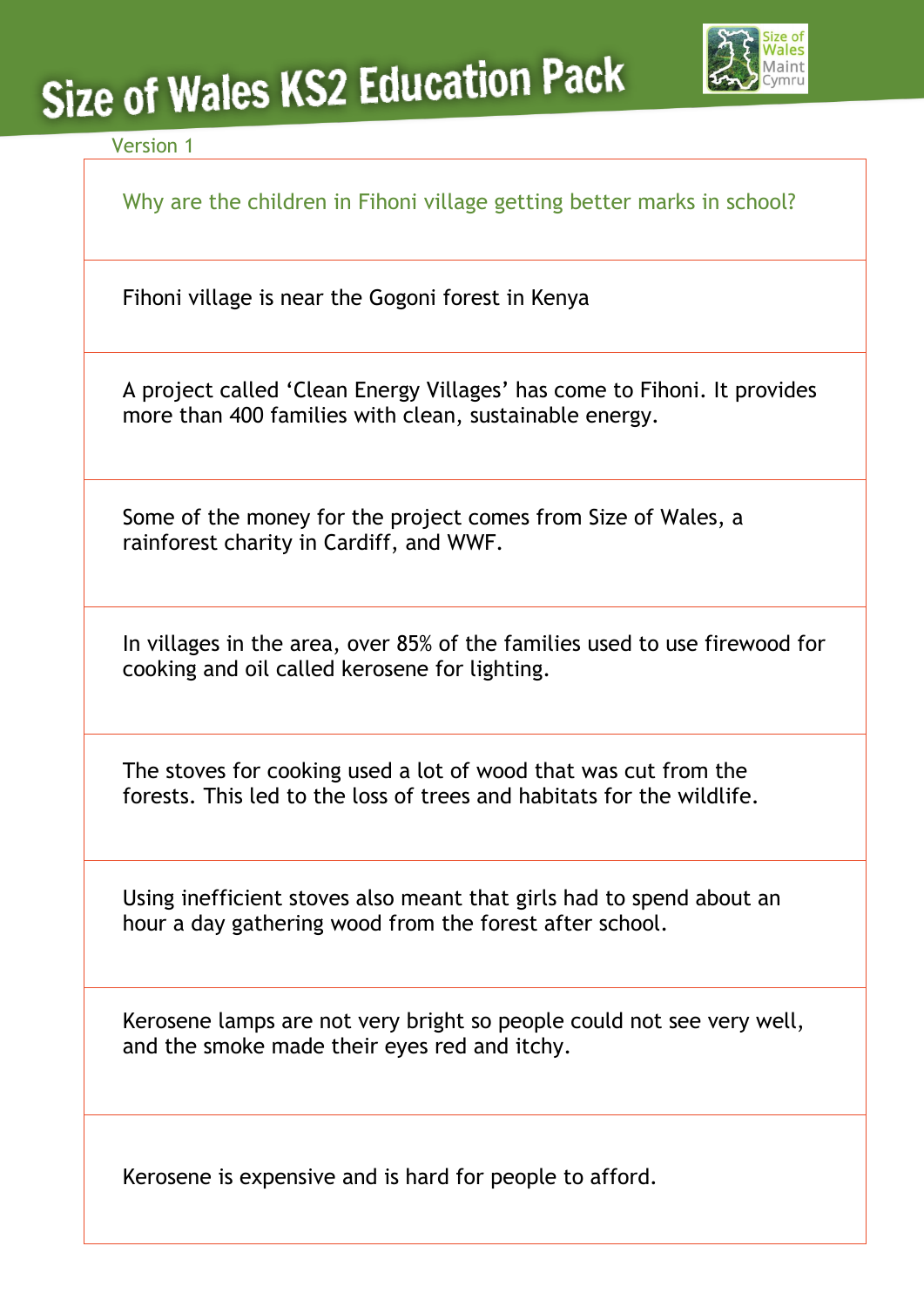

#### Version 1

Burning kerosene also releases  $CO<sub>2</sub>$  and, like unsustainable firewood, using it contributes to [climate change.](http://www.wwf.org.uk/what_we_do/tackling_climate_change/)

The 'Clean Energy Villages' project helps people in Fihoni to use solar lanterns for lighting. They can also use solar power to charge their mobile phones.

Some schools in Wales have been learning about rainforests and have raised money for Size of Wales.

Now families use new energy saving stoves for cooking, which need much less firewood.

The villagers will also plant trees on farms, so that they have a sustainable source of wood instead of cutting down the forests.

As well as helping to protect these forests, 'Clean Energy Villages' helps improve the lives of people living in poverty.

"This has helped me save 40 Kenyan shillings every day which I used to spend buying kerosene for my lamp and charging my mobile phone," said Mama Zainab, who lives in Fihoni.

Because of the changes, children can study for three hours in the evening. Some of them are getting 20% better marks in school.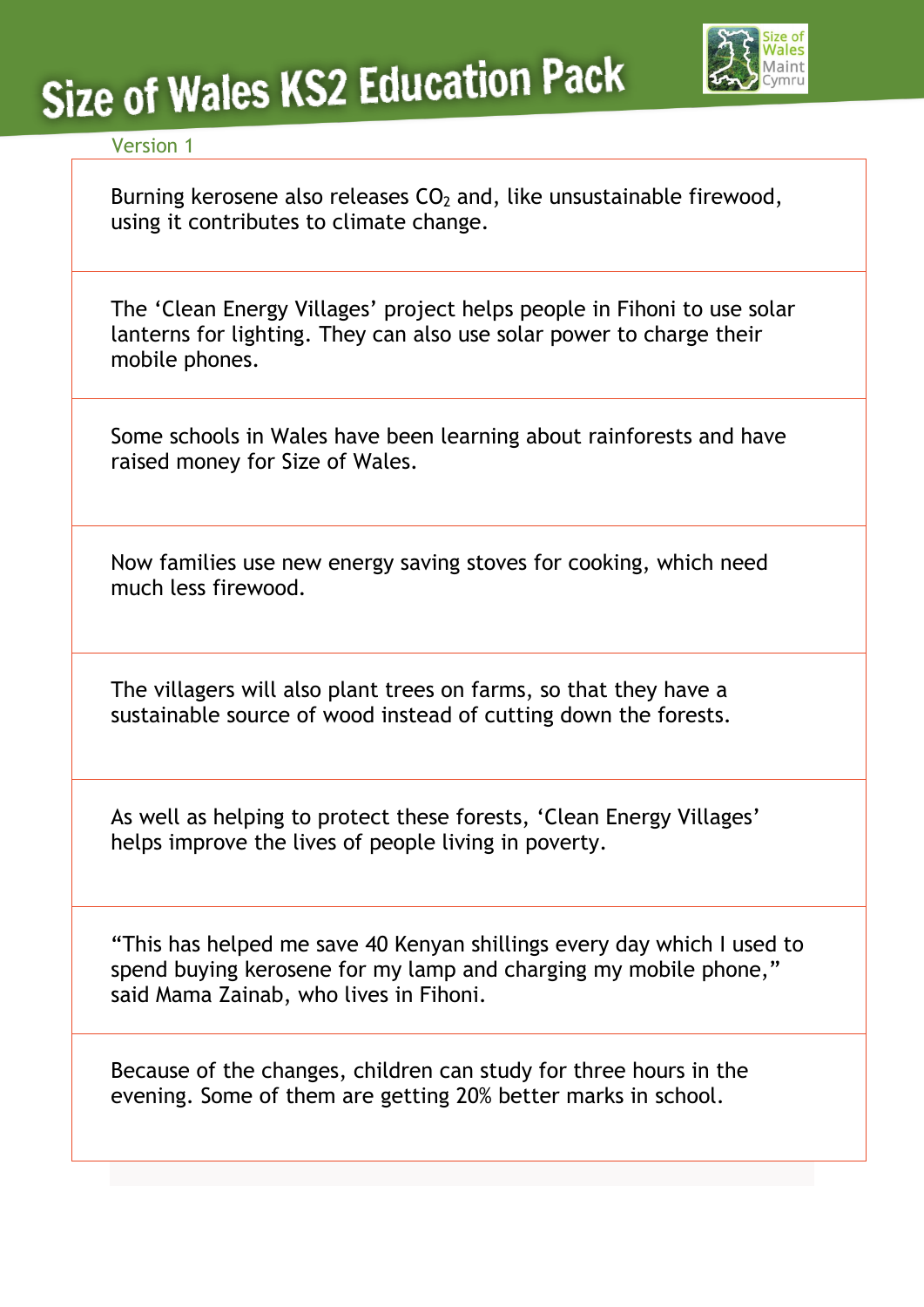

#### Version 2

Why are the children in Fihoni village getting better marks in school?

Fihoni village is near the Gogoni forest in Kenya

The 'Clean Energy Villages' project helps families in Fihoni use clean, sustainable energy.

People in Fihoni used to cook on stoves that used a lot of firewood.

The wood for the stoves was cut from the forests. This meant that forests and homes for wildlife were being lost.

Girls collected wood for the stoves after school.

People used oil called kerosene for lamps. Kerosene is expensive.

Kerosene lamps are not very bright so people could not see very well, and the smoke made their eyes itch.

Burning kerosene gives off  $CO<sub>2</sub>$ .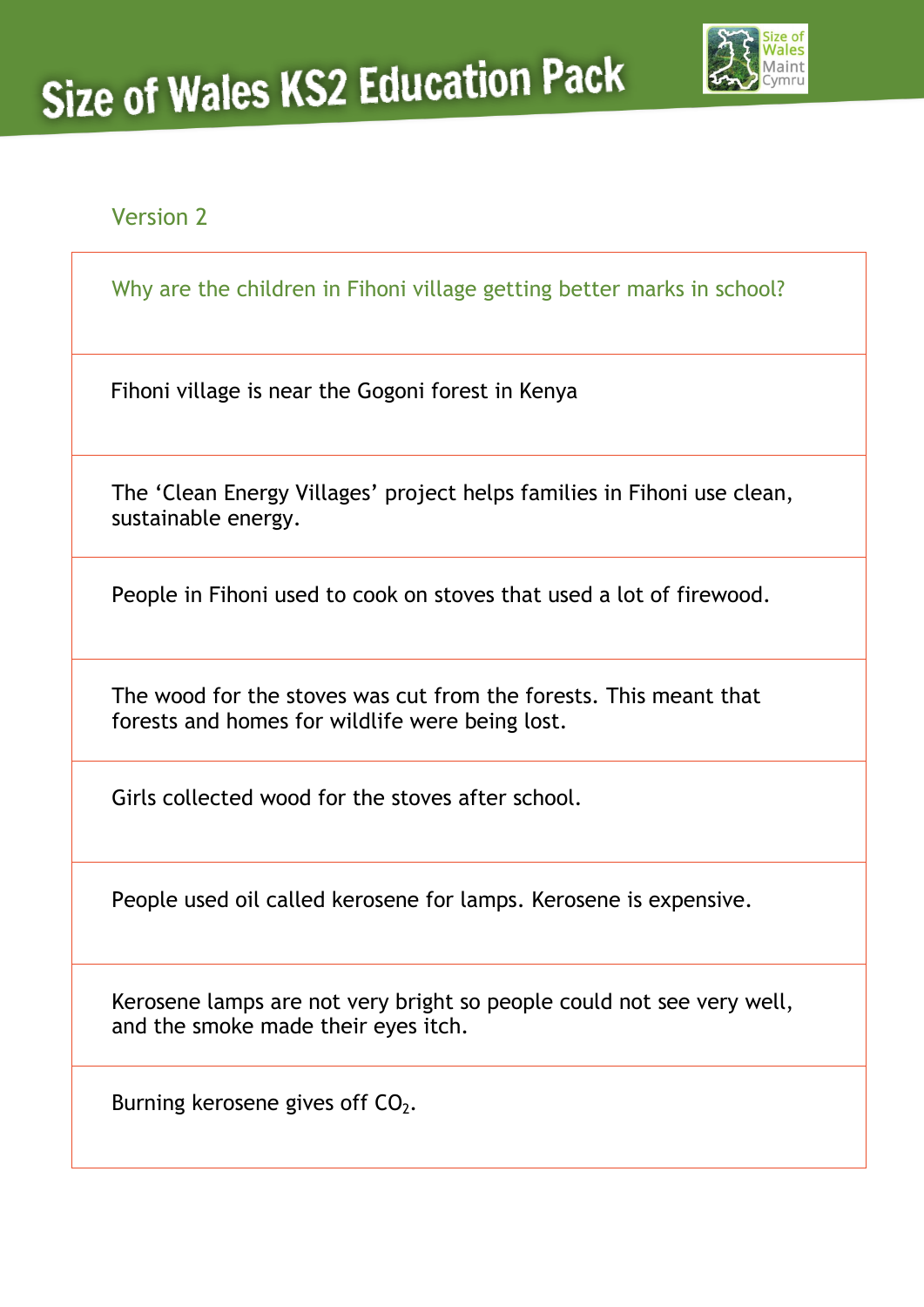

#### Version 2

The 'Clean Energy Villages' project helps people to buy solar powered lamps. They can also use solar power to charge their mobile phones.

Some schools in Wales have been learning about rainforests and have raised money for Size of Wales.

Now families have new energy saving stoves for cooking, which need much less firewood.

The villagers will plant more trees to use instead of cutting down the forests.

'Clean Energy Villages' helps to improve the lives of people in poverty and protect the forests.

Because of the changes, children can study for three hours in the evening. Some of them are getting 20% better marls in school.